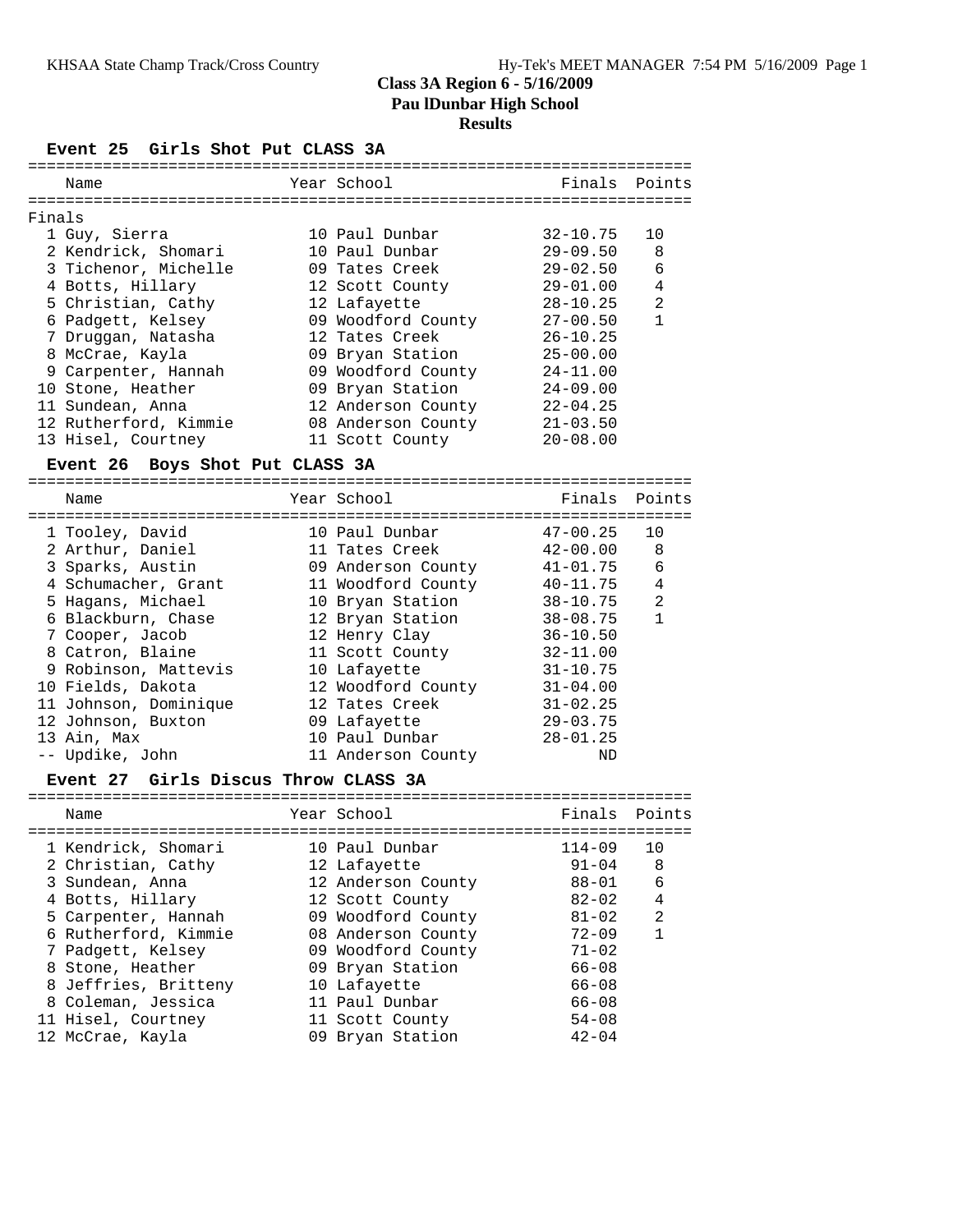### **Class 3A Region 6 - 5/16/2009 Pau lDunbar High School Results**

**Event 28 Boys Discus Throw CLASS 3A**

| Name                                | Year School                  | Finals                       | Points         |
|-------------------------------------|------------------------------|------------------------------|----------------|
|                                     | 11 Tates Creek               | $143 - 06$                   | 10             |
| 1 Lam, Samson<br>2 Updike, John     | 11 Anderson County           | 131-09                       | 8              |
| 3 Love, Tyler                       | 11 Tates Creek               | $129 - 09$                   | 6              |
| 4 Hagans, Michael                   | 10 Bryan Station             | $119 - 03$                   | 4              |
| 5 Cooper, Jacob                     | 12 Henry Clay                | $112 - 03$                   | 2              |
| 6 Tooley, David                     | 10 Paul Dunbar               | $105 - 05$                   | $\mathbf{1}$   |
| 7 Childrey, Jesseray                | 12 Bryan Station             | 98-04                        |                |
| 8 Robinson, Mattevis                |                              | $97 - 01$                    |                |
| 9 Johnson, Buxton                   | 10 Lafayette<br>09 Lafayette | $93 - 09$                    |                |
| 10 Pitcher, Ben                     |                              | $92 - 02$                    |                |
|                                     | 12 Woodford County           | $90 - 06$                    |                |
| 11 Herrera, Joseph                  | 09 Henry Clay                |                              |                |
| 12 Fields, Dakota                   | 12 Woodford County           | $90 - 05$                    |                |
| 13 Moody, Tyler                     | 09 Scott County              | $88 - 06$                    |                |
| 14 Ain, Max                         | 10 Paul Dunbar               | $87 - 00$                    |                |
| 15 Catron, Blaine                   | 11 Scott County              | $78 - 05$                    |                |
| Event 29 Girls Long Jump CLASS 3A   |                              |                              |                |
| Name                                | Year School                  | Finals                       | Points         |
|                                     |                              |                              |                |
| 1 Clay, Aleysa                      | 08 Scott County              | $17 - 01.50$<br>$16 - 06.25$ | 10<br>8        |
| 2 McKee, Breonna                    | 11 Scott County              |                              |                |
| 3 Hendersen, De'Shaw                | 12 Bryan Station             | 16-02.00                     | 6<br>4         |
| 4 Williams, Nealy                   | 11 Bryan Station             | $15 - 11.25$                 | 2              |
| 5 Noger, Maggie                     | 12 Henry Clay                | $15 - 04.00$                 | $\mathbf{1}$   |
| 6 Smith, Hannah                     | 11 Anderson County           | 15-03.00                     |                |
| 7 Pendleton, Anne Haley             | 09 Woodford County J15-03.00 |                              |                |
| 8 LaPrelle, Alexis                  | 09 Henry Clay                | $14 - 09.50$                 |                |
| 9 Bryan, Monica                     | 12 Paul Dunbar               | $14 - 06.00$                 |                |
| 10 Case, Kristin                    | 10 Lafayette                 | $14 - 02.00$                 |                |
| 10 Thomas, Trina                    | 08 Paul Dunbar               | $14 - 02.00$                 |                |
| 12 Hickey, Stasha                   | 09 Woodford County           | $14 - 00.00$                 |                |
| 13 Tichenor, Michelle               | 09 Tates Creek               | $13 - 02.00$                 |                |
| 14 Drury, Courtney                  | 10 Anderson County           | $12 - 11.00$                 |                |
| 15 Lindsey, Brittany                | 11 Tates Creek               | $12 - 10.00$                 |                |
| Boys Long Jump CLASS 3A<br>Event 30 |                              | =====================        |                |
| Name                                | Year School                  | Finals                       | Points         |
| 1 Hellard, James                    | 11 Henry Clay                | $21 - 03.50$                 | 10             |
| 2 Mays, Martaveous                  | 12 Paul Dunbar               | $20 - 10.50$                 | 8              |
| 3 Walker, Reshawn                   | 11 Bryan Station             | $20 - 01.00$                 | 6              |
| 4 Mays, Coree                       | 11 Scott County              | $19 - 07.00$                 | $\overline{4}$ |
| 5 Johnson, William                  | 09 Lafayette                 | $19 - 03.50$                 | $\overline{a}$ |
| 6 Jones, Jalen                      | 09 Henry Clay                | $18 - 09.00$                 | $\mathbf{1}$   |
| 7 Henning, Brian                    | 12 Paul Dunbar               | $18 - 08.00$                 |                |
| 8 Robinson, BJ                      | 12 Anderson County           | $18 - 06.50$                 |                |
| 9 Morgan, Ross                      | 11 Anderson County           | $18 - 06.25$                 |                |
| 10 Bassoni, Joshua                  | 10 Tates Creek               | $17 - 08.50$                 |                |
| 11 Toy, Nathan                      | 10 Scott County              | $17 - 06.00$                 |                |
| 12 Huster, Daniel                   | 12 Woodford County           | $16 - 00.00$                 |                |
| 13 Botaka, Benito                   | 09 Bryan Station             | $15 - 09.00$                 |                |
|                                     |                              |                              |                |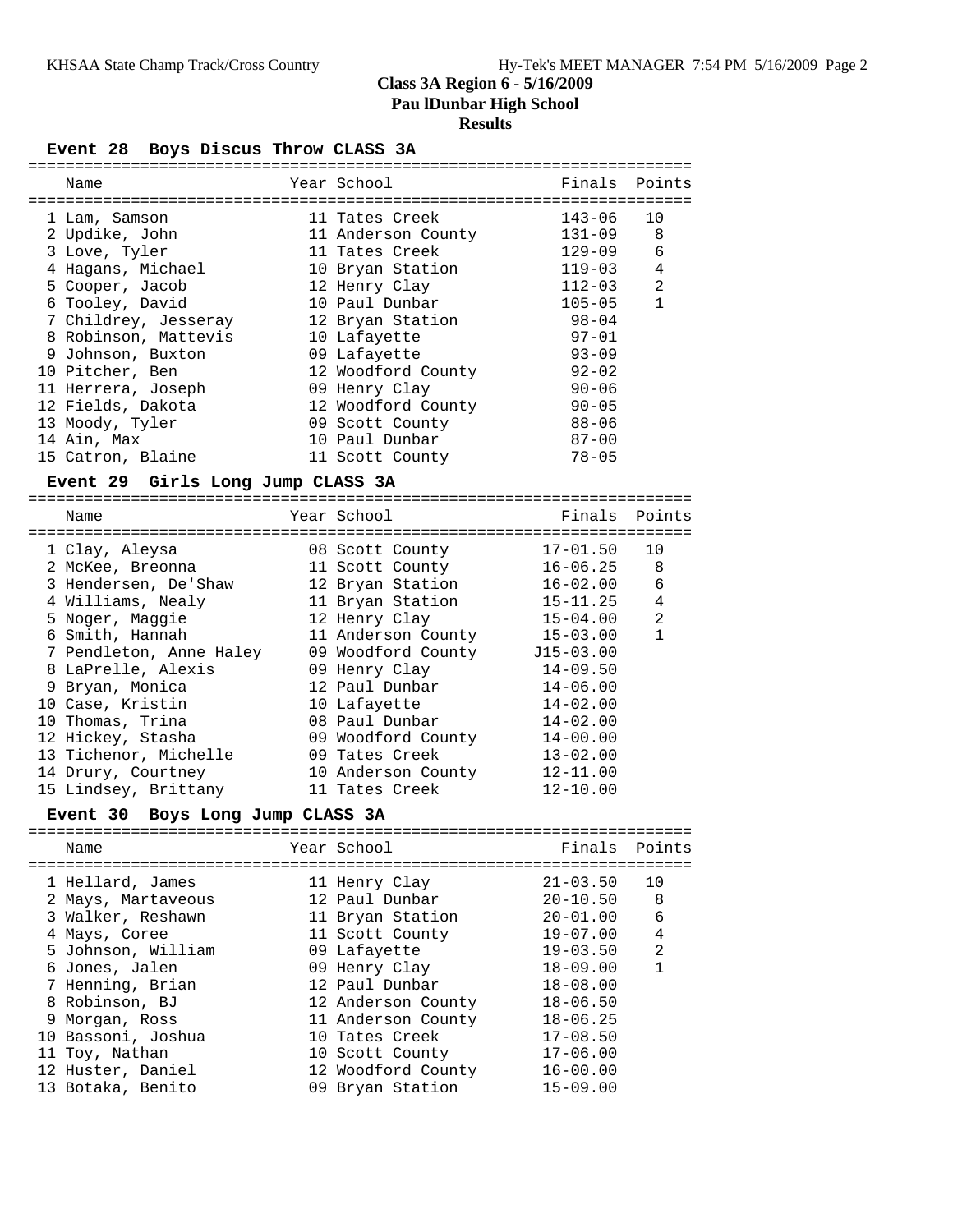## **Class 3A Region 6 - 5/16/2009 Pau lDunbar High School**

# **Results**

| Event 30 Boys Long Jump CLASS 3A           |  |                                          |                                  |                |  |
|--------------------------------------------|--|------------------------------------------|----------------------------------|----------------|--|
| 14 Daniel, Mason                           |  | 12 Woodford County 15-05.50              |                                  |                |  |
| Event 31 Girls Triple Jump CLASS 3A        |  |                                          |                                  |                |  |
| Name                                       |  | Year School                              | Finals                           | Points         |  |
| 1 Williams, Nealy                          |  | 11 Bryan Station                         | $36 - 05.00$                     | 10             |  |
| 2 McKee, Breonna                           |  | 11 Scott County                          | $34 - 03.50$                     | 8              |  |
| 3 Allin, Leigh                             |  | 12 Henry Clay                            | $33 - 09.00$                     | 6              |  |
| 4 Mohammed, Kierra                         |  | 08 Paul Dunbar                           | 32-09.00                         | $\overline{4}$ |  |
| 5 Smith, Hannah                            |  | 11 Anderson County J32-09.00             |                                  | 2              |  |
| 6 Bryan, Monica                            |  | 12 Paul Dunbar                           | $32 - 03.00$                     | $\mathbf{1}$   |  |
| 7 Rodriquez, Sharon                        |  | 10 Lafayette                             | $30 - 10.00$                     |                |  |
| 8 Noger, Maggie                            |  | 12 Henry Clay                            | $30 - 04.00$                     |                |  |
| 9 Conrad, Ariel                            |  | 12 Anderson County                       | $26 - 08.00$                     |                |  |
| Event 32 Boys Triple Jump CLASS 3A         |  |                                          |                                  |                |  |
| Name                                       |  | Year School                              | Finals                           | Points         |  |
|                                            |  |                                          |                                  |                |  |
| 1 Walker, Reshawn                          |  | 11 Bryan Station                         | $43 - 02.50$                     | 10             |  |
| 2 Jones, Jalen                             |  | 09 Henry Clay                            | $40 - 06.00$                     | 8              |  |
| 3 Evans, Wade                              |  | 10 Paul Dunbar                           | 38-11.00                         | 6              |  |
| 4 Botaka, Benito                           |  | 09 Bryan Station                         | $38 - 09.00$                     | $\overline{4}$ |  |
| 5 Allen, Isaac                             |  | 10 Scott County                          | $38 - 07.50$                     | 2              |  |
| 6 Marsh, Michael                           |  | 11 Henry Clay                            | $38 - 07.00$                     | $\mathbf{1}$   |  |
| 7 Morgan, Ross                             |  | 11 Anderson County 38-00.00              |                                  |                |  |
| 8 Henning, Brian                           |  | 12 Paul Dunbar                           | $37 - 09.50$                     |                |  |
| -- Dean, Shea                              |  | 10 Anderson County                       | ND                               |                |  |
| Event 33 Girls High Jump CLASS 3A          |  |                                          |                                  |                |  |
| Name                                       |  | Year School                              | Finals                           | Points         |  |
|                                            |  |                                          |                                  |                |  |
| 1 Stutland, Jennifer                       |  | 12 Paul Dunbar                           | $5 - 00.00$                      | 10             |  |
| 2 Bryan, Monica                            |  | 12 Paul Dunbar                           | $4 - 10.00$                      | 8              |  |
| 3 Franklin, Jassmine<br>4 Smith, Hannah    |  | 11 Tates Creek<br>11 Anderson County     | J4-10.00<br>$4\hbox{-}06$ . $00$ | 6<br>4         |  |
| 5 Delancey, Ali                            |  | 10 Woodford County                       | J4-06.00                         | 2              |  |
| 6 Besten, Shelley                          |  | 11 Henry Clay                            | $J4-06.00$                       | 1              |  |
| 7 Jackson, Shauntea                        |  | 10 Scott County                          | $4 - 04.00$                      |                |  |
| 8 Payne, Chelsea                           |  | 10 Anderson County                       | $J4 - 04.00$                     |                |  |
| 9 Kane, Emily                              |  | 12 Henry Clay                            | $4 - 02.00$                      |                |  |
| -- Jones, Morgan                           |  | 11 Bryan Station                         | ΝH                               |                |  |
| Boys High Jump CLASS 3A<br><b>Event 34</b> |  |                                          |                                  |                |  |
|                                            |  |                                          |                                  |                |  |
| Name                                       |  | Year School                              | Finals                           | Points         |  |
|                                            |  |                                          |                                  |                |  |
| 1 Sloan, Jordan                            |  | 11 Anderson County                       | $6 - 00.00$                      | 10             |  |
| 2 Johnson, Lamont                          |  | 10 Paul Dunbar                           | $5 - 08.00$                      | 8              |  |
| 3 Carney, James<br>4 Robinson, BJ          |  | 11 Woodford County<br>12 Anderson County | $5 - 06.00$<br>$J5 - 06.00$      | 6<br>4         |  |
| 5 Miller, Tim                              |  | 10 Scott County                          | $J5 - 06.00$                     | $\overline{2}$ |  |
|                                            |  |                                          |                                  |                |  |

6 Hellard, James 11 Henry Clay 5-04.00 1